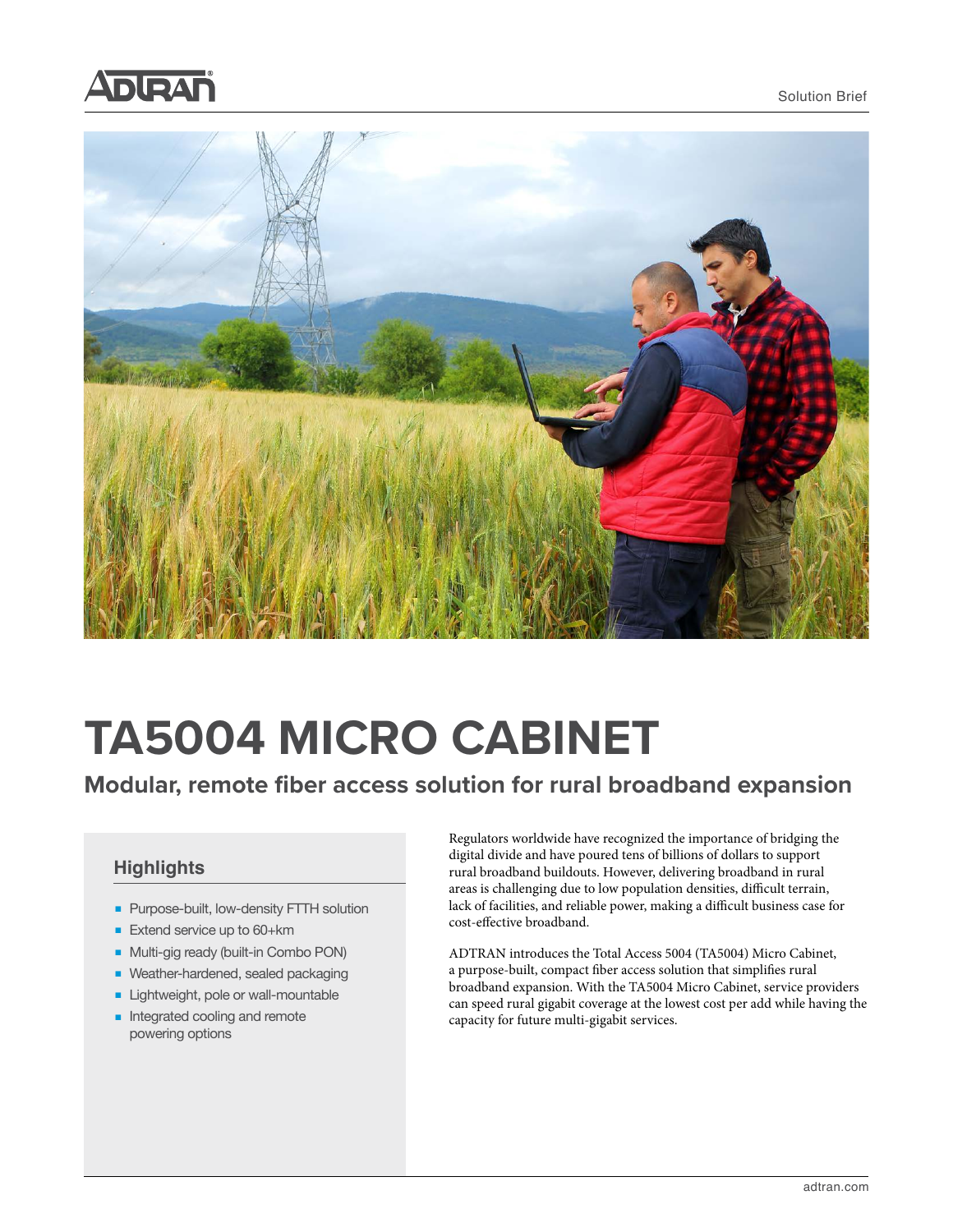

#### **Expand FTTH Service Coverage**

The TA5004 Micro Cabinet can be deployed as a standalone node or as a subtended node to your existing Total Access 5000 (TA5000) FTTH network footprint to expand service coverage. The system supports existing TA5000 line cards and management systems, as well as extended-reach optics (60+km), allowing you to seamlessly expand coverage to underserved and rural areas while lowering deployment, commissioning, and sparing costs.

### **Launch Rural Gigabit Service**

The TA5004 Micro Cabinet is a complete FTTH system that can be deployed in both brownfield and greenfield rural broadband networks. The low-density solution allows you to start small and easily scales to serve up to 2,048 subscribers from the same system. The compact, lightweight system with integrated cooling and multiple powering options enables anywhere deployment allowing for expedited gigabit rollouts.

#### **Capture Business Broadband Revenues**

Built-in Combo-PON technology supports both GPON and XGS-PON simultaneously over a single ODN, enabling you to deliver residential and business gigabit, as well as multi-gigabit services to anchor institutions (schools, hospitals) and mobile backhaul, all from the same system.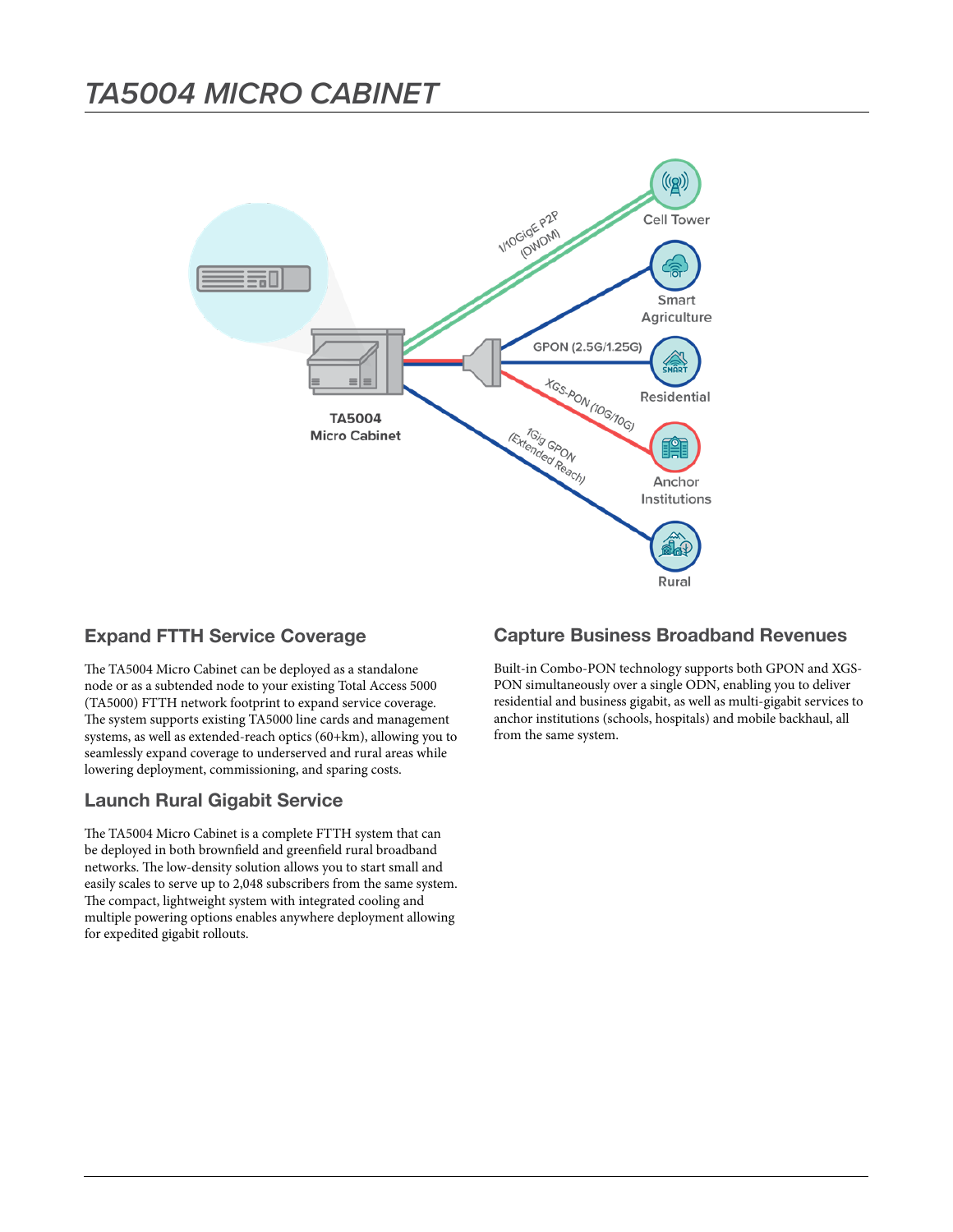| <b>Key Features</b>                                                                                                                                                             | <b>Advantage</b>                                                                                           | <b>Benefits</b>                |
|---------------------------------------------------------------------------------------------------------------------------------------------------------------------------------|------------------------------------------------------------------------------------------------------------|--------------------------------|
| Multi-Technology, Modular<br>$\blacksquare$ Supports > 5 access technologies                                                                                                    | Deliver residential gigabit services<br>Deliver multi-gigabit business services<br>Support mobile backhaul | Higher revenue and margins     |
| Sealed, Compact, Anywhere Install<br>$\triangle$ <35lbs<br>Integrated cooling, heating, and<br>lightning protection<br>■ Multiple powering options<br>■ Pole- or wall-mountable | ■ Single-person install<br>Deploy in harshest environments<br>$\blacksquare$ Low maintenance               | ■ Fast time-to-market; Low TCO |
| Built-in Combo PON<br>GPON and XGS-PON simultaneous<br>support from a single port                                                                                               | ■ Add network capacity at the turn of a<br>dial                                                            | ■ Future-ready system          |